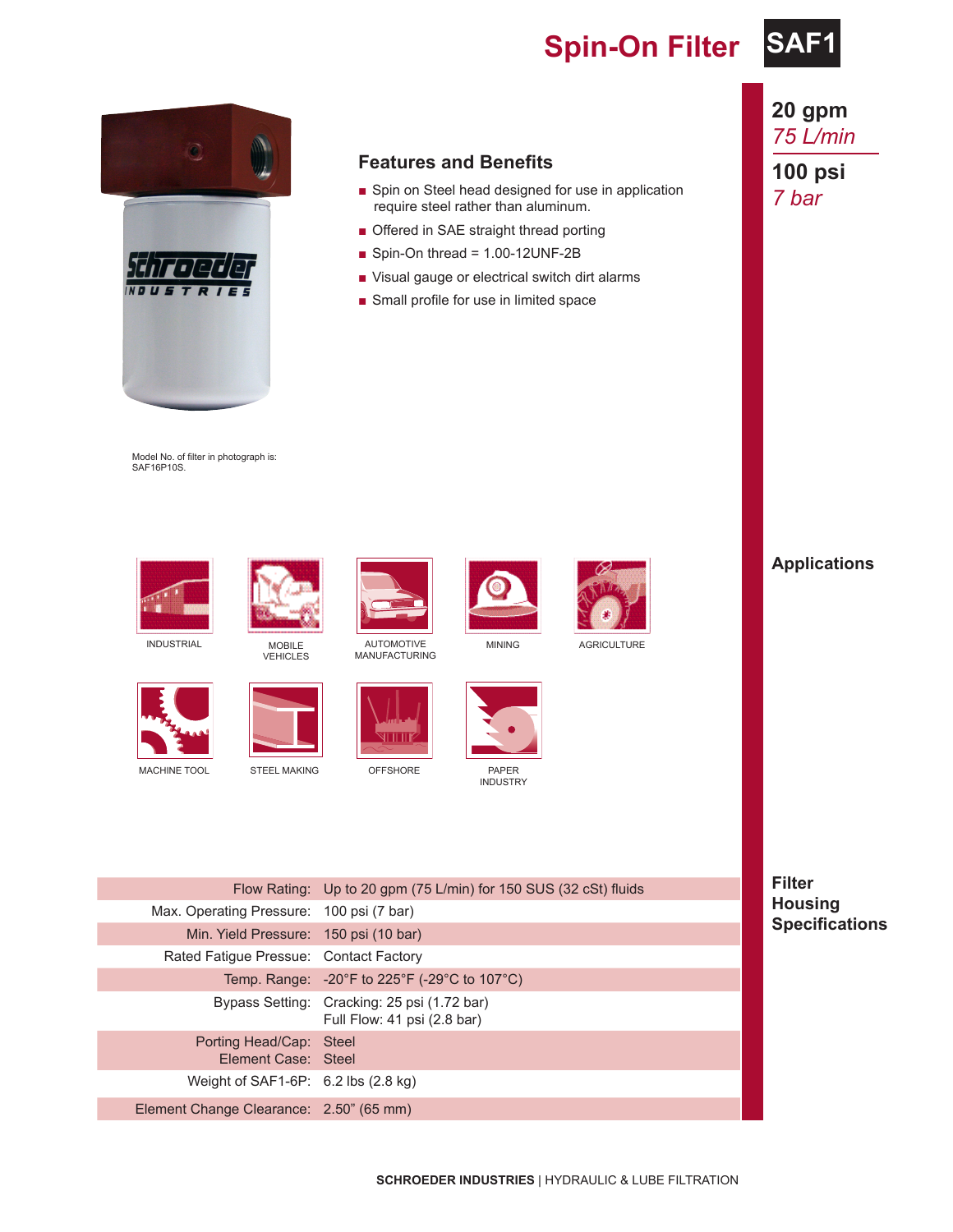## **SAF1 Spin-On Filter**



**Filtration Ration Per ISO 4572/NFPA T3.10.8.8** Using automated particle counter (APC) calibrated per ISO 4402 **Filtration Ratio wrt ISO 16889** Using APC calibrated per ISO 11171  $B$ *<b>Element*  $\beta_x \ge 75$  $\beta_x \ge 100$  $\beta_x \ge 200$  $\beta_x$  (c)  $\geq$  200  $β<sub>x</sub>$  (c) ≥ 1000 P10 | 15.5 16.2 18.0 | N/A N/A PZ10 | 7.4 8.2 10.0 | 8.0 10.0 PZ25 | 18.0 20.0 22.5 | 19.0 24.0

#### **Dirt Holding Capacity**

**Element Performance Information**

| Element                                                                 | $DHC$ (gm) |                                                                     |
|-------------------------------------------------------------------------|------------|---------------------------------------------------------------------|
| P <sub>10</sub>                                                         | 37         |                                                                     |
| <b>PZ10</b>                                                             | N/A        |                                                                     |
| <b>PZ25</b>                                                             | N/A        |                                                                     |
| Element Collapse Rating: 100 psid (1 bar)<br>Flow Direction: Outside In |            | Element Nominal Dimensions: 3.75" (95 mm) O.D. x 5.5" (140 mm) long |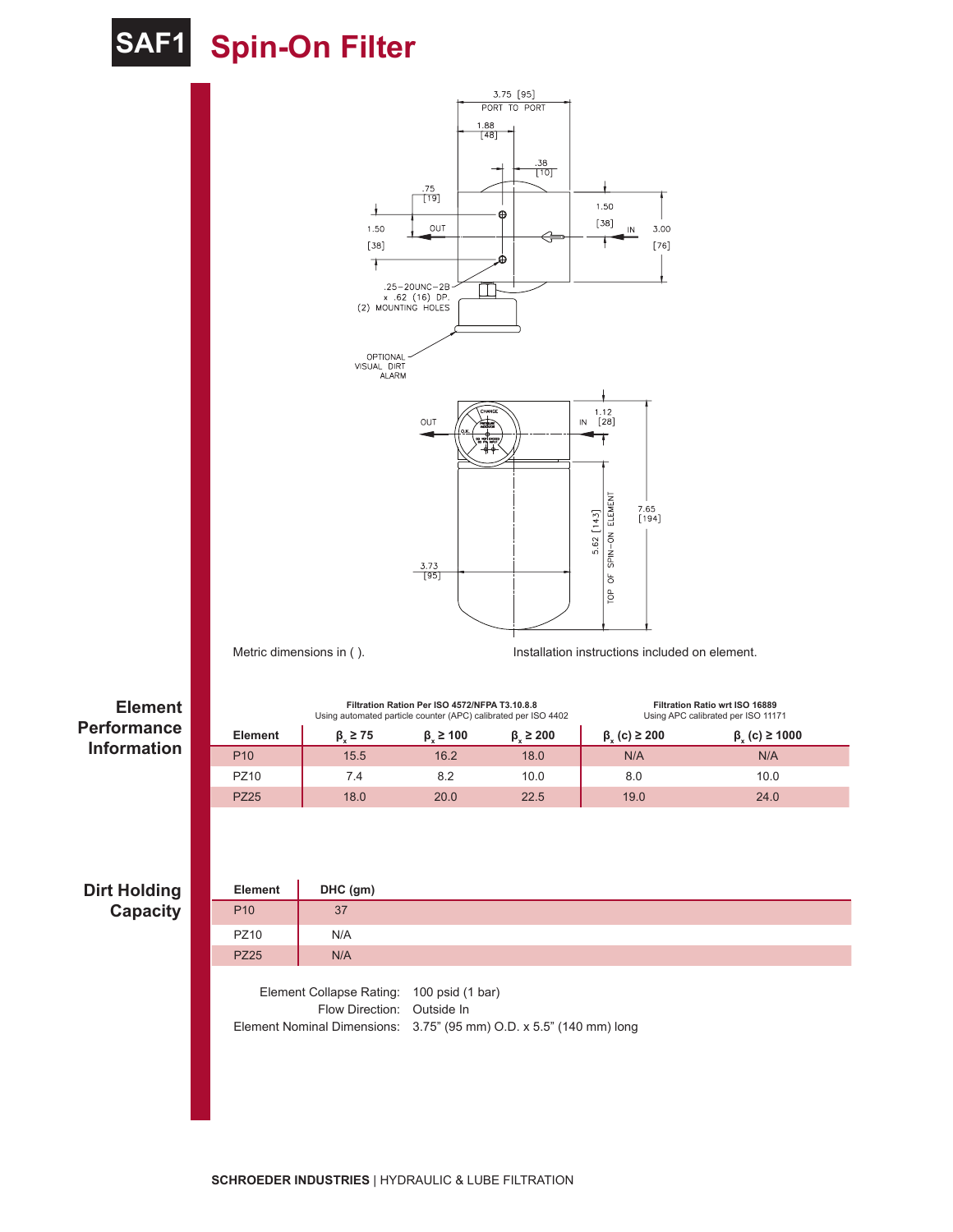**Spin-On Filter SA** 





*Fluid Compatibility: Fire Resistant Fluids, pages 19 and 20.*



| $\Delta P_{\text{element}}$ = flow x element $\Delta P$ factor x viscosity factor |
|-----------------------------------------------------------------------------------|
| El. $\Delta P$ factors @ 150 SUS (32 cSt):                                        |
|                                                                                   |
|                                                                                   |

| .17 |
|-----|
| .19 |
| .15 |
|     |

If working in units of bars & L/min, divide above factor by 54.9.

*Viscosity factor:* Divide viscosity by 150 SUS (32 cSt).

sp gr = specific gravity

Sizing of elements should be based on element flow information provided in the Element Selection chart above.

| <b>Notes</b><br>I |  |
|-------------------|--|
|                   |  |
|                   |  |
|                   |  |
|                   |  |
|                   |  |
|                   |  |
|                   |  |
|                   |  |

#### $\Delta P_{\text{filter}} = \Delta P_{\text{housing}} + \Delta P_{\text{element}}$

**Exercise:** 

Determine ∆P at 10 gpm (38 L/min) for SAF16P10SY2 using 200 SUS (44 cSt) fluid.

#### **Solution:**

 $\Delta P_{\text{housing}}$  = 4.0 psi = [.28 bar]

$$
\Delta P_{\text{element}} = 10 \times .17 \times (200 \div 150) = 2.3 \text{ psi}
$$
  
= [38 x (.17 ÷ 54.9) x (44 ÷ 32) = .16 bar]  

$$
\Delta P_{\text{total}} = 4.0 + 2.3 = 6.3 \text{ psi}
$$
  
or  
= [.28 + .16 = .44 bar]

**Pressure Drop Information** Based on Flow Rate and Viscosity